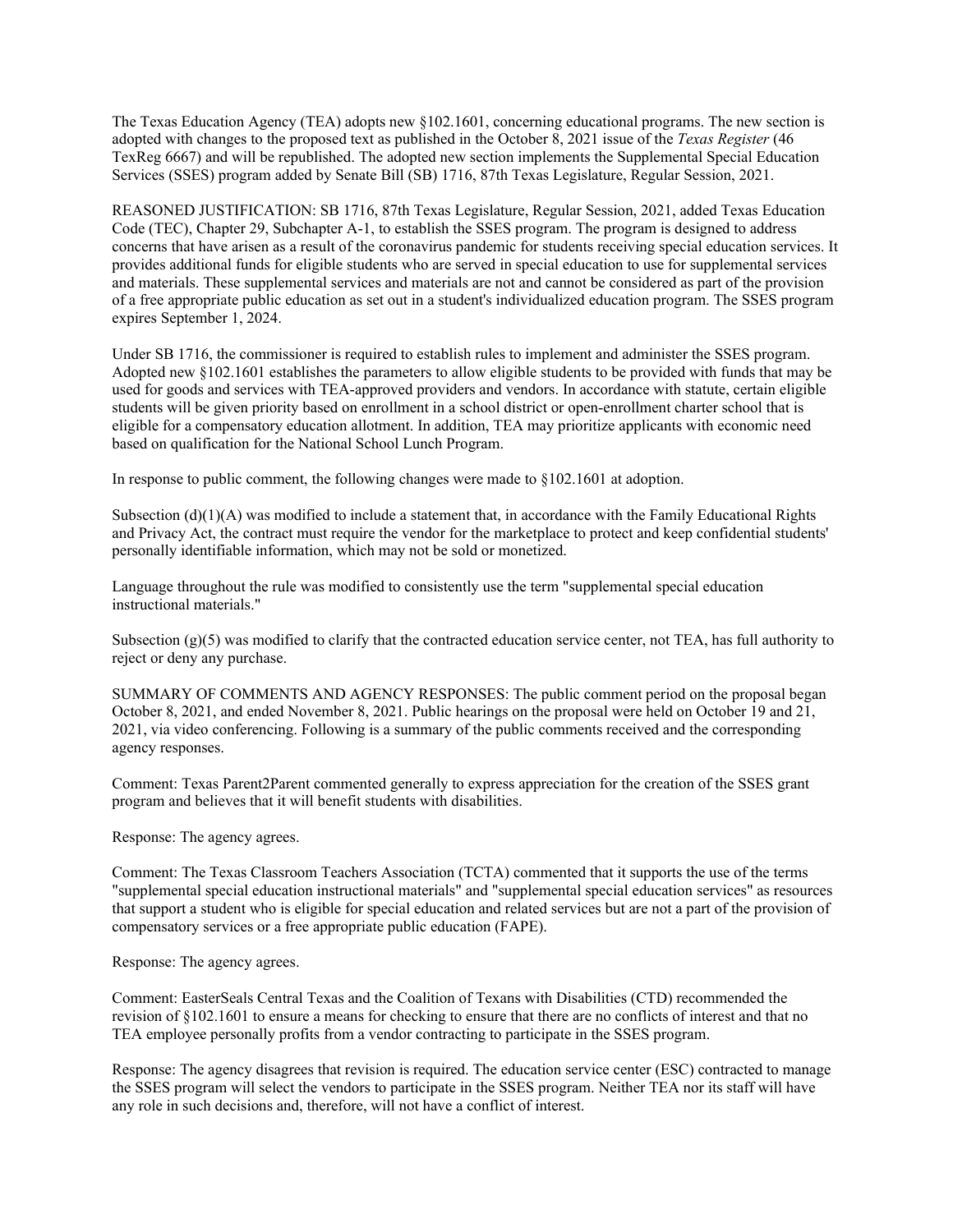Comment: The Arc of Texas recommended the revision of §102.1601 to put into place a monitoring and evaluation mechanism to ensure the efficacy of the SSES program.

Response: The agency disagrees that additional monitoring steps need to be included in the rule. The rule as written sets out requirements related to the application of funds and places restrictions related to use of funds and account usage.

Comment: The Texas Council of Administrators of Special Education (TCASE) noted the term "management system" is defined in §102.1601(a) but is used nowhere throughout the rest of the rule and questioned whether the term needs to be defined. TCASE recommended that the term "service provider" be defined because it is used throughout the rule. TCASE also noted that the defined term "supplemental special education instructional materials" is referred to as "materials" throughout the rule and recommended that either the definition in  $§102.1601(a)(5)$  specify that the term is referenced as "special education materials" throughout or that the other references in the rule be changed to read "supplemental special education instructional materials."

Response: The agency agrees in part. While the term "management system" is not used elsewhere in the rule, it is important to have the term defined so that any future guidance or program guidelines have a standard point of reference regarding the term. Regarding the term "service provider," TEA does not agree that it needs to be defined as the term is already generally understood. However, TEA agrees that there should be consistency in the rule regarding the use of the term "supplemental special education instructional materials" and has made changes to the rule at adoption to ensure consistency throughout.

Comment: Disability Rights Texas (DRTx), EasterSeals Central Texas, and The Arc of Texas requested the revision of §102.1601(b), regarding eligibility criteria, to specify that students who leave the special education system are not eligible for an SSES grant.

Response: The agency disagrees that the proposed revision is required. Subsection (b) is clear that only students who are eligible for special education may apply for SSES funds. Additionally, should a student's eligibility for special education change, subsection (h)(5) allows TEA to close or suspend an account and reclaim a portion or all of the funds from the account in the marketplace if a student is no longer eligible, subject to the appeal process referenced in subsection (e)(4).

Comment: TCASE recommended clarifying §102.1601(b)(2) to state whether a student who previously received a grant under the SSES program in 2021-2022 would be automatically ineligible for a grant in 2022-2023 if the program were to be carried over to that school year.

Response: The agency disagrees. Specifying that students who previously received the grant during the 2021-2022 school year would automatically be ineligible for receiving the grant in the 2022-2023 school year would not add clarity because §102.1601(b)(2) already explains that students who previously received a federally funded SSES grant are excluded from eligibility.

Comment: DRTx, The Arc of Texas, EasterSeals Central Texas, and CTD recommended the revision of §102.1601(c) to prioritize low-income families and use enrollment in the National School Lunch Program (NSLP) as a criterion for establishing whether a family qualifies as low-income. DRTx, The Arc of Texas, and EasterSeals Central Texas also suggested families who do not qualify for the NSLP be placed on a waitlist and that awards to this subset of applicants should be deferred until applicants who do qualify for the NSLP have received awards.

Response: TEA disagrees that the proposed revision is required. Subsection (c) already clarifies that, "TEA will prioritize, as necessary, the awarding of applicant accounts based on applicants qualifying for the National School Lunch Program and available funds." Additionally, requiring a waitlist could have the unintended consequence of delaying the provision of funds to students who do not qualify for the NSLP.

Comment: TCASE commented that §102.1601(c) requires grants to be offered on a first come, first served basis but also requires that students eligible for the compensatory education allotment will be prioritized based on qualification for the NSLP, as necessary. TCASE commented that it is unclear how the agency will accomplish this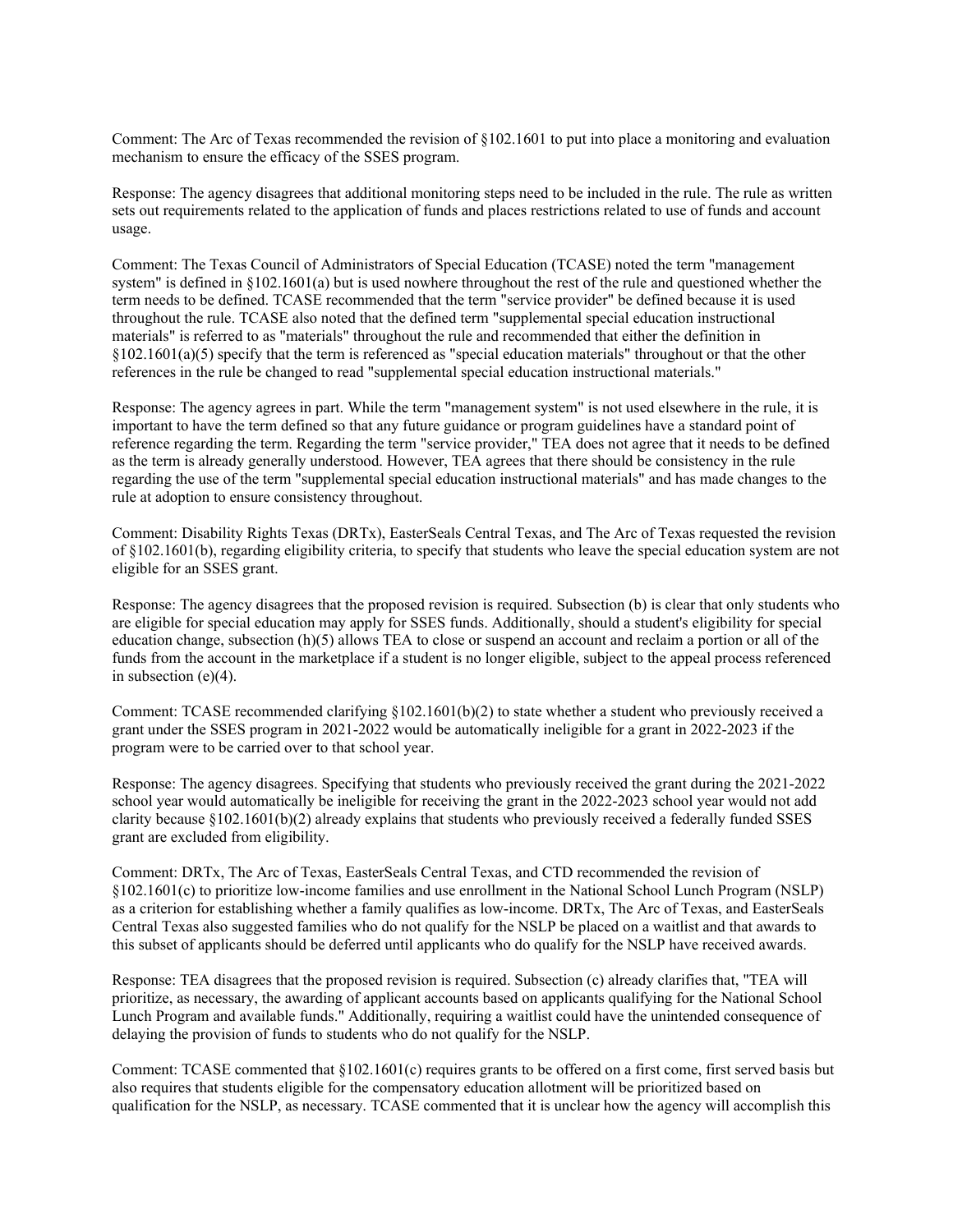priority with the implication that it is a first come, first served application and award process. TCASE also commented that §102.1601(e)(5) indicates the use of a waitlist, if necessary; however, TCASE commented that a waitlist would always be necessary, given the required priority parameters. Finally, TCASE suggested changing the reference to families qualifying for the NSLP to read instead, "who are eligible for the free and reduced lunch program under the National School Lunch Program and available funds."

Response: The agency disagrees that changes need to be made at  $\S 102.1601(c)$ . Awards will be made on a first come, first served basis; however, prioritization will be used to ensure that students eligible for the compensatory education allotment are awarded accounts until funding is exhausted. Additionally, waitlists can be established to ensure awarding funds remains consistent. Finally, the agency does not believe additional clarification regarding the NSLP is required because the program is generally understood in the field.

Comment: DRTx, EasterSeals Central Texas, CTD, The Arc of Texas, and the Council for Developmental Disabilities (TCDD) suggested a revision to  $\S 102.1601(d)$  to require the ESC that contracts for the marketplace to establish an appeal process to resolve parent disputes about the purchasing and delivery of services and materials.

Response: The agency disagrees. Neither TEA nor the contracted ESC has the ability to monitor or control factors such as consumer dissatisfaction with delivery chain or purchasing issues that may be encountered in the private sector.

Comment: DRTx, EasterSeals Central Texas, CTD, TCDD, and The Arc of Texas recommended a revision to §102.1601(d) to ensure that the ESC contracting for the marketplace requires the vendor to protect students' private and confidential information and to require that the vendor not sell or monetize family and/or student data.

Response: The agency agrees. Section 102.1601(d)(1)(A) has been modified at adoption to add the sentence, "In accordance with the Family Educational Rights and Privacy Act, the contract must require the vendor for the marketplace to protect and keep confidential students' personally identifiable information, which may not be sold or monetized."

Comment: An individual recommended a revision to  $\S 102.1601(d)$  to ensure that there are opportunities to purchase adaptive aids from specialty catalogs for students with physical disabilities so that they are able to purchase items used by service providers such as physical and occupation therapists.

Response: The agency disagrees that additional rule language is required. There is nothing in the rule preventing the purchase of particular products or services for a student so long as program guidelines are met. Persons can reach out to the managing ESC to request the addition of vendors if the needed service or product is not available.

Comment: TCASE commented that  $\S 102.1601(d)(1)(D)$  and  $\S 102.1601(g)(5)$  grant authority to the ESC and to TEA, respectively, to approve or deny purchases. TCASE requested clarification as to which entity has the final authority to approve or deny purchases from the marketplace.

Response: The agency agrees that clarification is needed. Language in  $\S102.1601(d)(1)(D)$  remains unchanged at adoption. Section 102.1601(g)(5) has been modified at adoption to allow the contracted ESC full authority to reject or deny any purchase.

Comment: CTD recommended that  $\S 102.1601(g)(5)$  be modified to add a process to notify parents about an appeal denial, including a timeline for notifying parents or guardians of an appeal denial.

Response: The agency disagrees. The appeals process is defined in  $\S 102.1601(e)(4)$ . TEA is allowed to exercise discretion regarding appeals, and adding a timeline for notifying parents or guardians of a denial could limit TEA's ability to exercise its full discretion.

Comment: Texas Parent2Parent recommended a revision to §102.1601(d)(1)(E) related to the development of guidance on how new therapists, aids, supports, and services can be added to the approved vendor list.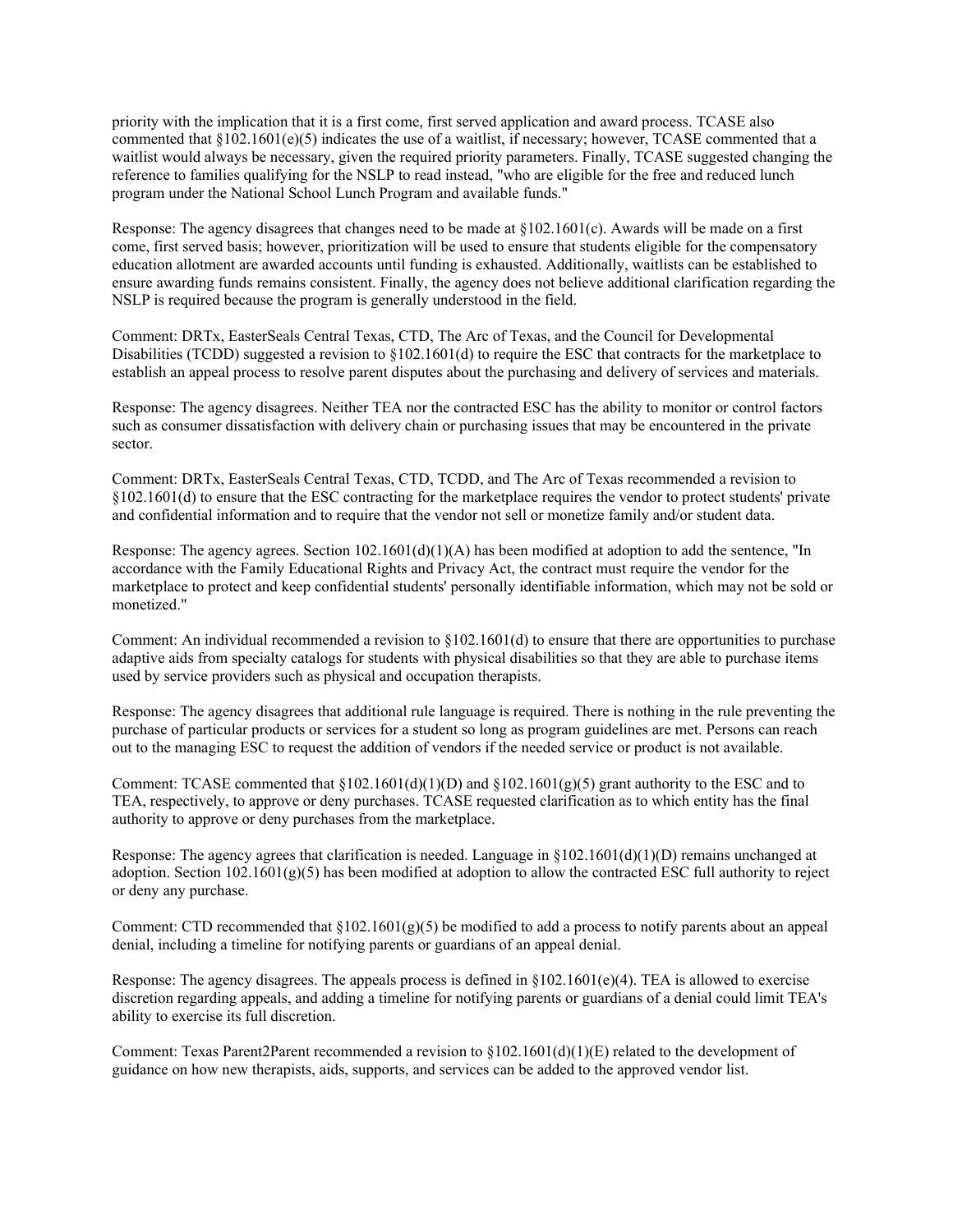Response: The agency disagrees that additional rule language is required. The addition of new vendors will be managed by the ESC contracted to manage the SSES program.

Comment: EasterSeals Central Texas and Texas Parent2Parent recommended a revision to §102.1601(d)(4) related to the development of a searchable database or rubric that provides a list of vendors or services by category or region, allowing parents to locate services and supports specific to their students' needs.

Response: The agency disagrees that additional rule language is required. The management of information will be the responsibility of the contracted ESC.

Comment: Texas State Teachers Association (TSTA) recommended revising  $\S102.1601(g)(2)$ , related to the use of funds, to read, "Supplemental special education materials and services must directly benefit the eligible student's educational needs, as determined by the Admission, Review and Dismissal committee."

Response: The agency disagrees. The admission, review, and dismissal (ARD) committee does not have the authority to decide what educational products and services a family may need or how the funds will be used. Additionally, requiring input from a student's ARD committee on the types of services or materials a student needs would result in the SSES program becoming a part of the provision of FAPE to the student.

Comment: CTD recommended that  $\S 102.1601(g)(2)$  clearly define "educational needs" to include not only academic needs but also functional supports and related services.

Response: The agency disagrees that clarification of "educational needs" is needed. The broad definition of "educational needs" allows for use of the funds as long as the use supports the student's educational needs. The rule as written does not exclude functional supports and related services that are an educational need for the student.

Comment: Relating to  $\S 102.1601(i)(2)$ , two education professionals commented that requiring the student's ARD committee to inform parents about the SSES program during ARD committee meetings places a burden on schools and could lead parents to believe the school is responsible for providing SSES to the student.

Response: The agency disagrees. Subjection (j) makes it clear that SSES are not considered in or a part of the development of a student's individualized education program (IEP), the determination of the student's educational setting, or the provision of FAPE. Additionally, TEA disagrees that the provision of information about SSES during an ARD committee meeting equates to an endorsement by the ARD committee that SSES are necessary for FAPE. Rather, the provision of the related information helps to ensure that families know about the SSES program so that they can choose whether to participate. Finally, the requirement to inform parents about the SSES program during ARD committee meetings is grounded in TEC,  $\S29.048(b)$ , that requires the ARD committee of a student who has been approved for participation in the program to provide certain information to the student's parent at an ARD committee meeting.

Comment: An education professional commented that requiring the local educational agency (LEA) and the student's ARD committee to inform parents about the SSES program, how to apply, the goods and services available, and information about the online accounts places an additional burden of paperwork and records maintenance upon the school.

Response: The agency disagrees. The requirement in subsection  $(i)(1)$  to provide information to parents/guardians about the SSES program does not dictate how this information must be provided. For example, a district may elect to provide the required information through its website, by email, or as part of its student code of conduct. None of these venues require additional paperwork on behalf of principals or teachers. Additionally, there is no regulatory requirement placed upon the ARD committee for documentation related to the SSES program. In addition, the requirement to inform parents about the SSES program during ARD committee meetings is grounded in TEC, §29.048(b), that requires the ARD committee of a student who has been approved for participation in the program to provide certain information to the student's parent at an ARD committee meeting.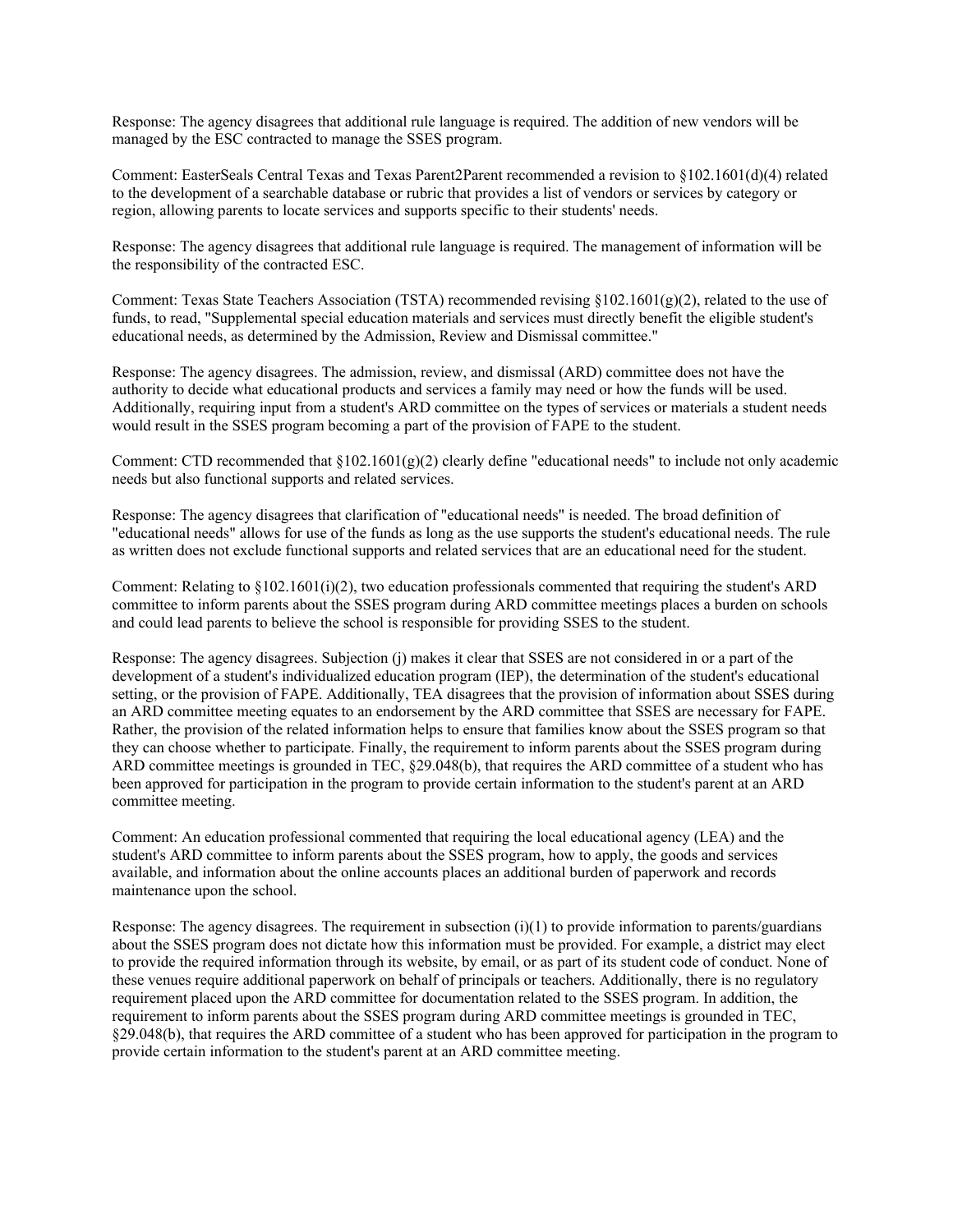Comment: TCTA commented that it supports the requirements in  $\S 102.1601(i)(1)$  and (2) that LEAs provide information about the SSES program and that additional information be provided during the student's next ARD committee meeting.

Response: The agency agrees.

Comment: TCTA recommended that §102.1601(i) be amended to require the student's ARD committee to provide a list of services and materials to the student's parent/guardian that would be educationally beneficial to the student.

Response: The agency disagrees. Providing information about the SSES program during an ARD committee meeting does not equate to an endorsement by the ARD committee that SSES are necessary for FAPE. However, the additional step of providing a list of services and materials to the student's parent/guardian that the ARD committee believes would be beneficial to the specific student could be interpreted as the committee making a recommendation related to the provision of FAPE to the student. This would be contrary to the intent of the SSES program and the rule.

Comment: DRTx, EasterSeals Central Texas, The Arc of Texas, the Association of Texas Professional Educators (ATPE), TCASE, CTD, TCDD, and TSTA recommended the revision of §102.1601(i) to create a model information notice about SSES services and materials that ensures uniform and consistent information is provided to parents about the program.

Response: The agency disagrees. It is the role of the ESC contracted to manage the SSES program to provide oversight regarding communication about the program, including any standardized information notices and/or materials. The contracted ESC and/or TEA may elect to provide a model information notice, but, in order to allow for greater flexibility, TEA disagrees that it is necessary for the rule to require such a model information notice.

Comment: TCDD recommended adding language in §102.1601(i) to require that materials developed for notifying parents or guardians about the SSES program be provided in English, Spanish, and any other language that is prominently spoken in the community.

Response: The agency disagrees that additional language is needed in §102.1601(i) to require materials to be provided in languages other than English because this requirement already exists. In accordance with guidance issued by the Office for Civil Rights and the U.S. Department of Justice, "limited English proficient (LEP) parents . . . are entitled to meaningful communication in a language they can understand, such as through translated materials or a language interpreter, and to adequate notice of information about any program, service, or activity that is called to the attention of non-LEP parents." (*see Ensuring English Learner Students Can Participate Meaningfully and Equally in Educational Programs*[: https://www2.ed.gov/about/offices/list/ocr/docs/dcl-factsheet-el-students-](https://www2.ed.gov/about/offices/list/ocr/docs/dcl-factsheet-el-students-201501.pdf)[201501.pdf\)](https://www2.ed.gov/about/offices/list/ocr/docs/dcl-factsheet-el-students-201501.pdf).

Comment: ATPE recommended that TEA create a process to automatically notify school districts and charter schools when an enrolled student receives an SSES grant.

Response: While TEA may develop such a process, TEA disagrees that this requirement should be part of the rule in the event that resources are not available to do so.

Comment: TCASE requested clarification of the word "next" in  $\S 102.1601(i)(2)$  in regard to providing information to the family at the students "next" ARD meeting.

Response: The agency does not agree that further clarification in rule is required. The plain meaning of the word "next" would be the first ARD committee meeting convened for the student following the effective date of new §102.1601.

Comment: CTD recommended that notice to parents and guardians about the SSES program be distributed as soon as possible and not only during a scheduled or future ARD committee meeting.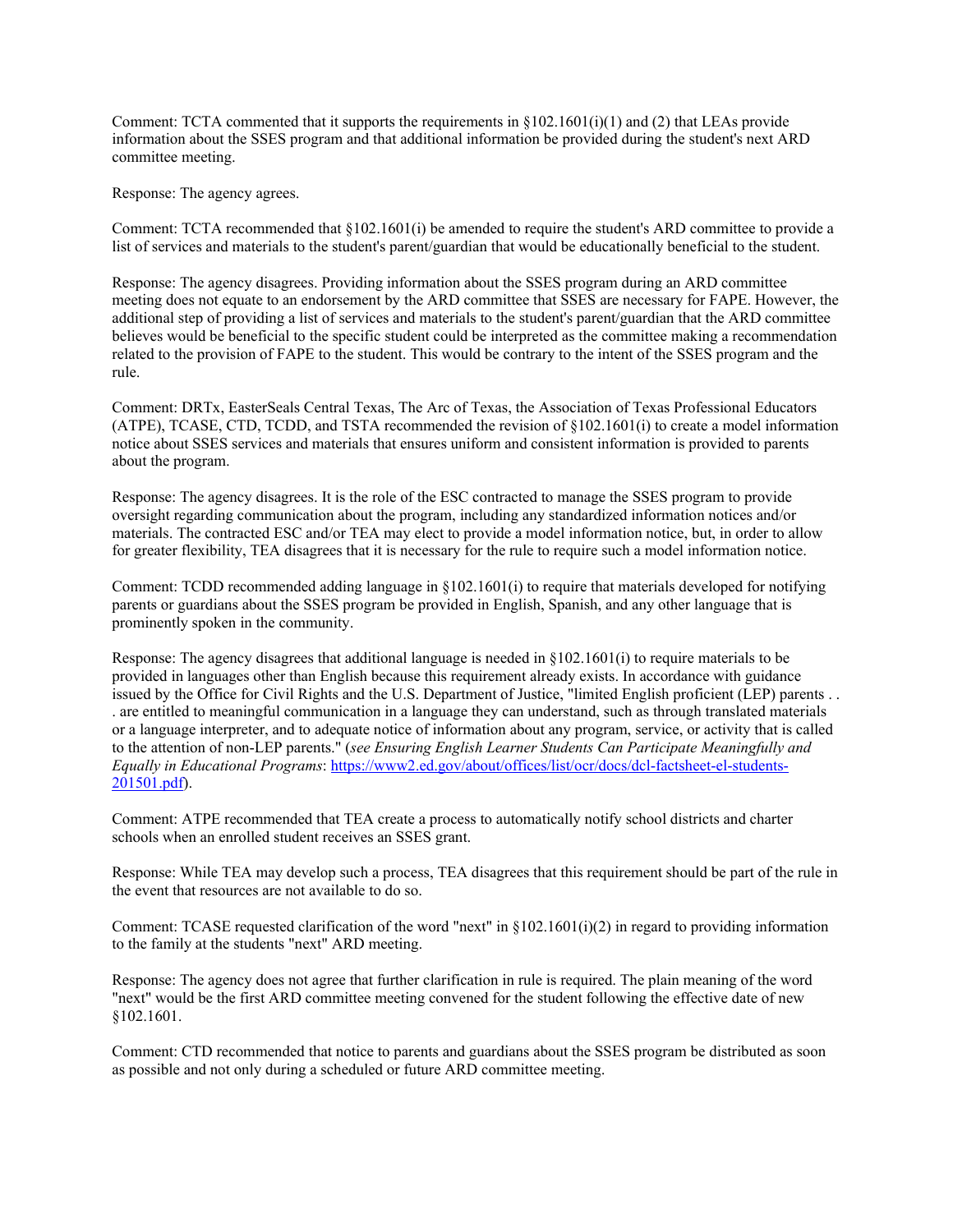Response: The agency disagrees that additional clarification is needed. Provisions in  $\S 102.1601(i)(1)$  require school districts and open-enrollment charter schools to notify parents and guardians of students served by special education of the SSES program and how to apply and does not require that this notification occur at a student's ARD committee meeting.

Comment: CTD recommended clarification in §102.1601(j) that availability of and/or access to SSES grants does not impact consideration or provision of compensatory services.

Response: The agency disagrees that additional clarification is needed in §102.1601(j) because this subsection already prohibits a student's ARD committee from considering a student's current or anticipated eligibility for any supplemental special education instructional materials or services when developing or revising a student's IEP, when determining a student's educational setting, or in the provision of FAPE. Additionally, §102.1601(a)(5) and (6) define supplemental special education instructional materials and services to specifically exclude services that are provided as compensatory services or as a means of providing a student with FAPE.

Comment: CTD recommended adding annual evaluation and reporting metrics to measure the amount of and how grants are distributed, accessibility, program satisfaction, student demographics and outcomes, return on investment, and sustainability.

Response: The agency disagrees that including a requirement for annual evaluation and reporting metrics belongs in rule, but it will consider ways of evaluating the success of the program.

Comment: CTD recommended adding rules to create an application process that is fully accessible to parents with disabilities and families with low incomes who may not have access to technology.

Response: The agency disagrees that additional rulemaking is needed. The SSES program must follow Section 508 accessibility requirements. In addition, because TEC, §29.042(b), requires this to be an online program with an online account, families will need access to an email account in order to use it. However, the application may be accessed through mobile devices, and families will be encouraged to reach out for assistance in accessing the program.

STATUTORY AUTHORITY. The new section is adopted under Texas Education Code (TEC), §29.041, as added by Senate Bill (SB) 1716, 87th Texas Legislature, Regular Session, 2021, which establishes requirements for providing a supplemental special education services and instructional materials program for certain public school students receiving special education services and requires the commissioner by rule to determine, in accordance with TEC, Chapter 29, Subchapter A-1, the criteria for providing a program to provide supplemental special education services and instructional materials for eligible public school students; TEC, §29.042, as added by SB 1716, 87th Texas Legislature, Regular Session, 2021, which requires the commissioner to determine requirements related to the establishment and administration of the SSES program; TEC, §29.043, as added by SB 1716, 87th Texas Legislature, Regular Session, 2021, which requires the commissioner to establish an application process for the SSES program; TEC, §29.044, as added by SB 1716, 87th Texas Legislature, Regular Session, 2021, which requires the commissioner to determine eligibility criteria for the approval of an application submitted under TEC, §29.043; TEC, §29.045, as added by SB 1716, 87th Texas Legislature, Regular Session, 2021, which requires the commissioner to determine requirements for students meeting eligibility criteria and requirements for assigning and maintaining accounts under TEC, §29.042(b); TEC, §29.046, as added by SB 1716, 87th Texas Legislature, Regular Session, 2021, which requires the commissioner to determine requirements and restrictions related to account use for accounts assigned to students under TEC, §29.045; TEC, §29.047, as added by SB 1716, 87th Texas Legislature, Regular Session, 2021, which requires the commissioner to determine requirements related to criteria and application for agency-approved providers and vendors; TEC, §29.048, as added by SB 1716, 87th Texas Legislature, Regular Session, 2021, which requires the commissioner to determine responsibilities for the admission, review, and dismissal committee; and TEC, §29.049, as added by SB 1716, 87th Texas Legislature, Regular Session, 2021, which requires that the commissioner adopt rules as necessary to establish and administer the SSES and instructional materials program.

CROSS REFERENCE TO STATUTE. The new section implements Texas Education Code, §§29.041-29.049.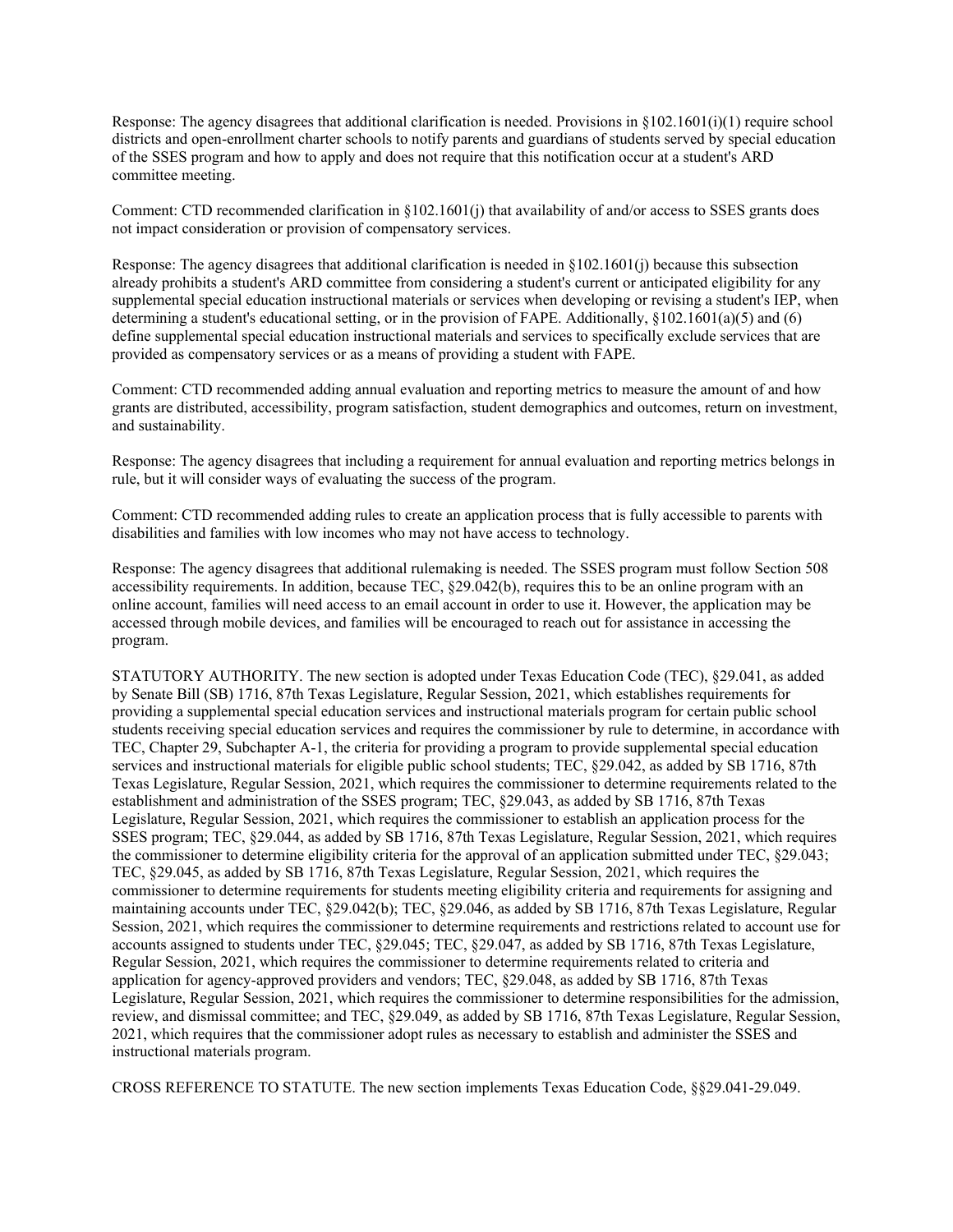<rule>

## **§102.1601. Supplemental Special Education Services and Instructional Materials Program for Certain Public School Students Receiving Special Education Services.**

- (a) Definitions. For the purposes of this section, the following definitions apply.
	- (1) Eligible student--A student who meets all program eligibility criteria under Texas Education Code (TEC), §29.044, and this section.
	- (2) Management system--The online system provided by the marketplace vendor to allow for account creation, management of funds, and access to the marketplace.
	- (3) Marketplace--The virtual platform where parents and guardians with Supplemental Special Education Services (SSES) program funds may purchase goods and services.
	- (4) Marketplace vendor--The vendor chosen by the Texas Education Agency (TEA) to create an online marketplace for the use of SSES program funds.
	- (5) Supplemental special education instructional materials--This term has the meaning defined in TEC, §29.041, and specifically excludes materials that are provided as compensatory services or as a means of providing a student with a free appropriate public education.
	- (6) Supplemental special education services--This term has the meaning defined in TEC, §29.041, and specifically excludes services that are provided as compensatory services or as a means of providing a student with a free appropriate public education.
- (b) Eligibility criteria. All students currently enrolled in a Texas public school district or open-enrollment charter school who are served in a special education program during the 2021-2022 or 2022-2023 school year, including, but not limited to, students in early childhood special education, prekindergarten, Kindergarten-Grade 12, and 18-and-over transition programs, are eligible for the SSES program with the following exclusions:
	- (1) students who do not reside in Texas or move out of the state, not including military-connected students entitled to enroll or remain enrolled while outside the state; or
	- (2) students who previously received a federally funded SSES grant.
- (c) Awards. Parents and guardians of eligible students may receive grants as long as funds are available of up to \$1,500 for use in the purchasing of supplemental special education instructional materials and supplemental special education services through the curated marketplace of educational goods and services. Parents and guardians may receive only one grant for each eligible student. Students enrolled in a school district or open-enrollment charter school that is eligible for a compensatory education allotment under TEC, §48.104, will be prioritized to receive a grant award. TEA will prioritize, as necessary, the awarding of applicant accounts based on applicants qualifying for the National School Lunch Program and available funds.
- (d) Establishment of the marketplace.
	- (1) In accordance with TEC, §29.042(d), TEA shall award an education service center (ESC) with an operational and school district support grant, which may include, but is not limited to, the following operational requirements:
		- (A) writing and administering a contract for a vendor for the SSES marketplace that curates the content in its marketplace for educational relevancy. In accordance with the Family Educational Rights and Privacy Act, the contract must require the vendor for the marketplace to protect and keep confidential students' personally identifiable information, which may not be sold or monetized;
		- (B) providing technical assistance to parents and guardians throughout the SSES program process;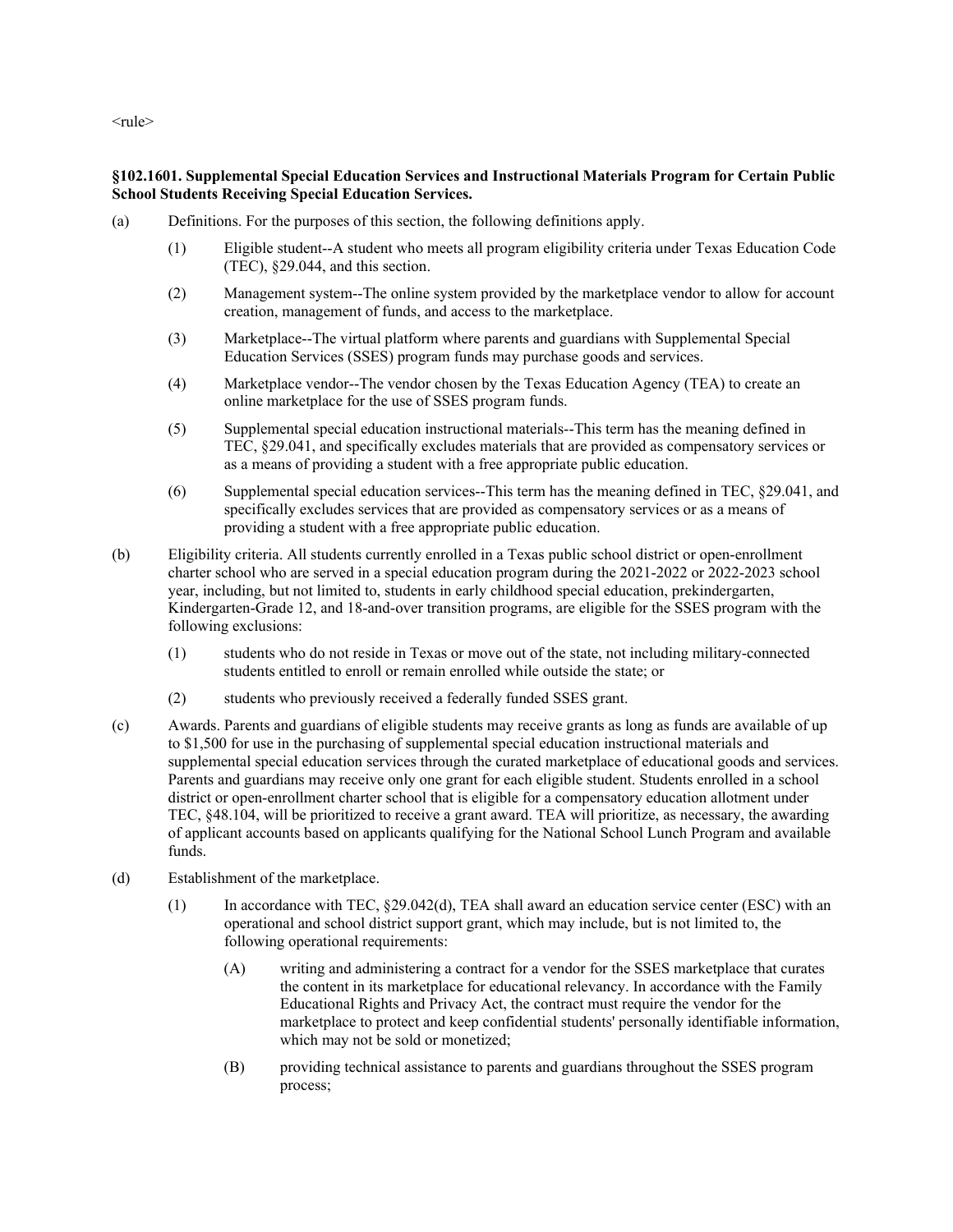- (C) serving as the main point of contact for the selected marketplace vendor to ensure eligible student accounts are appropriately spent down;
- (D) approving or denying all purchases from the SSES marketplace, including communication with parents and guardians about purchase order requests;
- (E) increasing the number of qualified service providers in the marketplace; and
- (F) approving or denying all potential service providers.
- (2) Providers of supplemental special education instructional materials and services may apply to be listed in the marketplace. To become an approved marketplace service provider, an applicant must sign a service provider agreement and comply with licensing, safety, and employee background checks.
	- (A) Organization service providers are required to provide their Texas Tax ID for TEA to verify the validity of the organization.
	- (B) Individual service providers are required to provide proof of credentials and licensing in accordance with the individual service provider categories established by TEA.
- (3) TEA shall provide a process for the application and approval of vendors to the marketplace.
- (4) TEA and the marketplace vendor shall provide a curated list of vendors through which parents and guardians can purchase educationally relevant supplemental special education instructional materials. The established marketplace vendor shall be responsible for ensuring the vendors comply with SSES program parameters as they relate to the marketplace and be responsible for all communications with marketplace vendors.
- (e) Application process for grant on behalf of a student.
	- (1) TEA is responsible for the application process and the determination of which applicants are approved for SSES program grants.
	- (2) Parents and guardians who would like to apply on behalf of their eligible students must complete the online application.
	- (3) Upon approval of the application:
		- (A) TEA shall send contact information for parents and guardians of eligible students in a secure manner to the online marketplace vendor for account creation and distribution;
		- (B) parents and guardians of eligible students will receive an email to the same email address provided during application from the marketplace vendor with information on how to access their accounts; and
		- (C) parents and guardians will be awarded an account of not more than \$1,500 per eligible student to be used to purchase supplemental special education services and supplemental special education instructional materials.
	- (4) Parents and guardians of students who are deemed not eligible or who are determined to have violated account use restrictions under subsection (h) of this section will receive notification from TEA and be provided an opportunity to appeal the denial or account use determination. TEA shall exercise its discretion to determine the validity of any such appeal.
	- (5) If necessary, eligible students will be placed on a waitlist and parents and guardians will be notified. Should additional funds become available, priority will be given in the order established by the waitlist and in accordance with subsection (c) of this section.
	- (6) TEA shall maintain confidentiality of students' personally identifiable information in accordance with the Family Educational Rights and Privacy Act and, to the extent applicable, the Health Insurance Portability and Accountability Act.
- (f) Approval of application; assignment of account.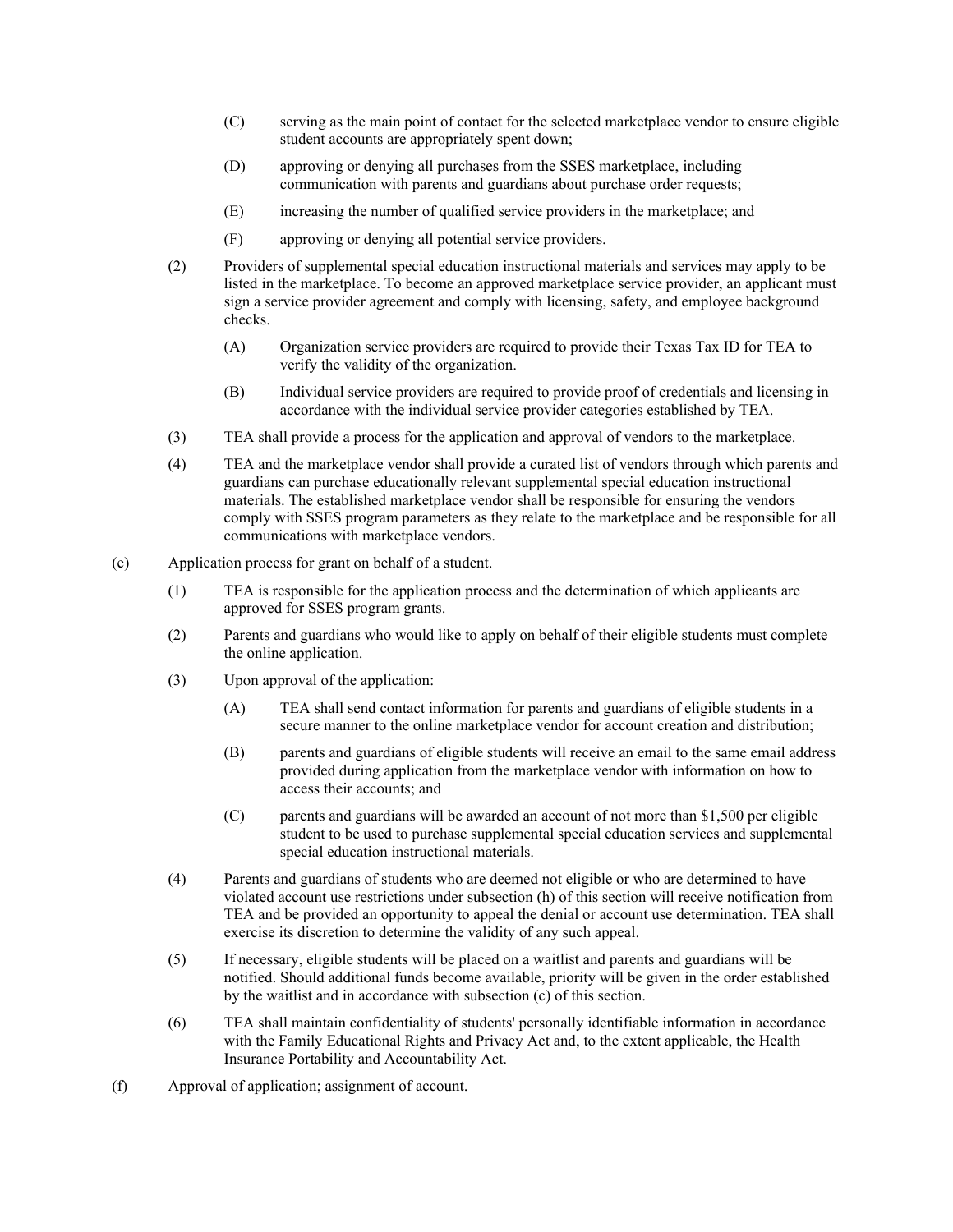- (1) TEA shall set aside funds for a pre-determined number of accounts of up to \$1,500 per account to be awarded to parents and guardians of eligible students.
- (2) Parents and guardians with more than one eligible student may apply and receive a grant for each eligible student.
- (3) Approved parents and guardians will receive an award notification email from the marketplace vendor and may begin spending account funds upon completion of account setup.
- (4) Within 30 calendar days from receiving an award notification email, parents and guardians must:
	- (A) access or log in to their account or the account may be subject to reclamation; and
	- (B) agree to and sign the SSES parental acknowledgement affidavit.
- (g) Use of funds. Use of SSES program funds provided to parents and guardians are limited as follows.
	- (1) Only supplemental special education instructional materials and supplemental special education services available through the marketplace of approved providers and vendors may be purchased with SSES program funds.
	- (2) Supplemental special education instructional materials and services must directly benefit the eligible student's educational needs.
	- (3) Supplemental special education instructional materials shall be used in compliance with TEA purchasing guidelines.
	- (4) If TEA approves vendors for a category of instructional material under subsection (d) of this section, supplemental special education instructional materials must be purchased from the TEAapproved vendor for that category of supplemental special education instructional material. If TEA does not establish criteria for a category of supplemental special education instructional materials, funds in a student's account may be used to purchase the supplemental special education instructional materials from any vendor.
	- (5) The contracted ESC has full authority to reject or deny any purchase.
	- (6) Parents may not use SSES program funds for reimbursement of goods or services obtained outside of the marketplace. SSES program funds shall not be paid directly to parents or guardians of eligible students.
- (h) Account use restrictions. TEA may, subject to the appeal process referenced in subsection (e)(4) of this section, close or suspend accounts and reclaim a portion or all of the funds from accounts in the marketplace if:
	- (1) the supplemental special education materials or services that parents or guardians attempt to purchase are not educational in nature or are deemed to be in violation of the purchasing guidelines set forth by TEA;
	- (2) it is determined that the supplemental special education materials or services purchased do not meet the definitions in subsection  $(a)(5)$  and  $(6)$  of this section;
	- (3) the SSES program parental acknowledgement affidavit is not signed within 30 calendar days of receipt of account email from the marketplace vendor;
	- (4) account holders do not begin spending funds from their accounts within six months after account creation; or
	- (5) a student no longer meets the eligibility criteria set out in subsection (b) of this section.
- (i) Requirements to provide information.
	- (1) School districts and open-enrollment charter schools shall notify parents and guardians of students served by special education of the SSES program and how to apply.